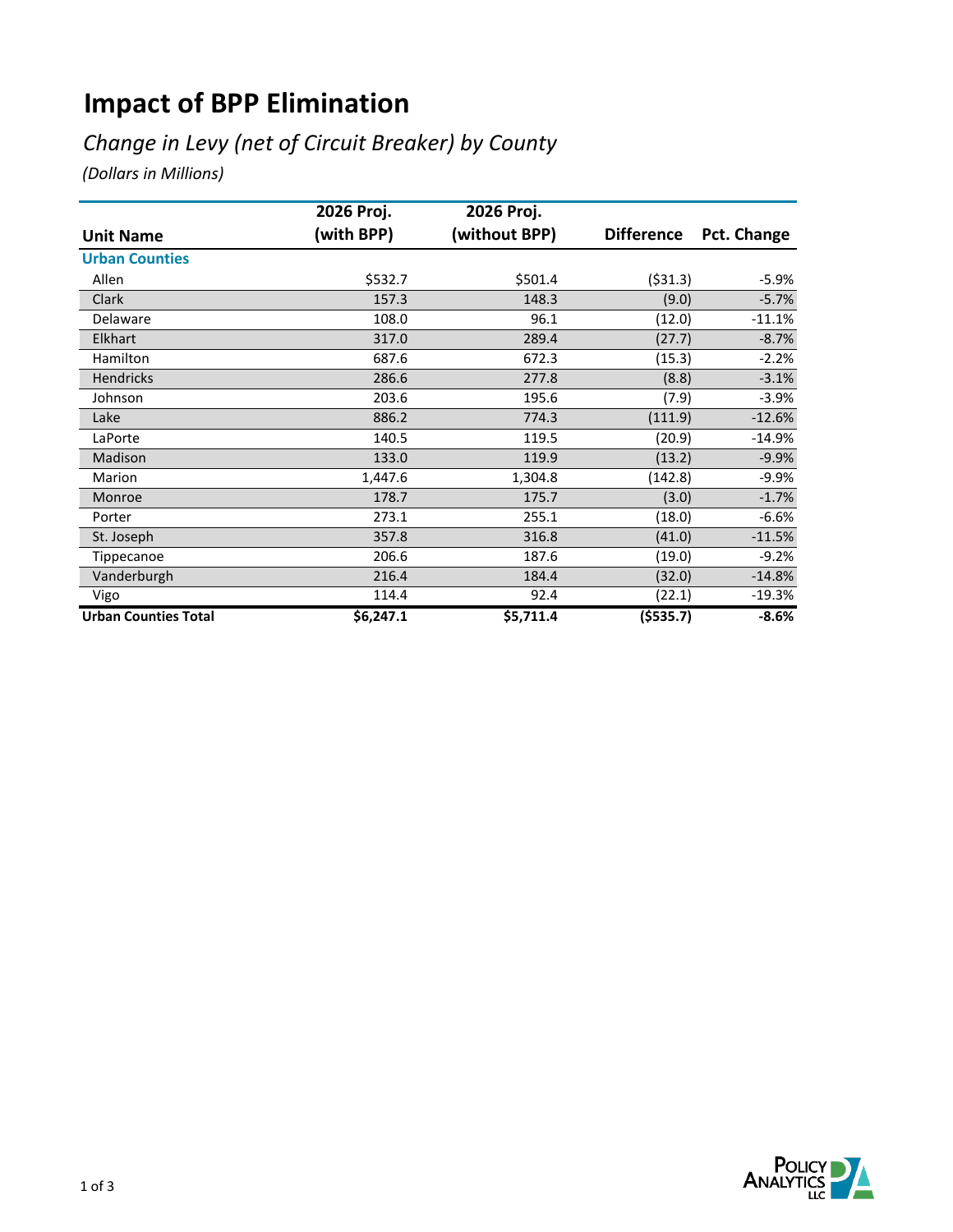# **Impact of BPP Elimination**

## *Change in Levy (net of Circuit Breaker) by County*

*(Dollars in Millions)*

|                             | 2026 Proj. | 2026 Proj.    |                   |             |
|-----------------------------|------------|---------------|-------------------|-------------|
| <b>Unit Name</b>            | (with BPP) | (without BPP) | <b>Difference</b> | Pct. Change |
| <b>Rural Counties</b>       |            |               |                   |             |
| Benton                      | 20.3       | 18.1          | (2.2)             | $-10.9%$    |
| Blackford                   | 12.9       | 9.9           | (3.0)             | $-22.9%$    |
| Brown                       | 19.8       | 19.8          | (0.1)             | $-0.4%$     |
| Carroll                     | 17.9       | 17.5          | (0.4)             | $-2.1%$     |
| Clay                        | 21.7       | 20.8          | (0.9)             | $-4.0%$     |
| Crawford                    | 10.0       | 8.5           | (1.5)             | $-14.9%$    |
| Fountain                    | 18.9       | 18.2          | (0.7)             | $-3.7%$     |
| Franklin                    | 20.5       | 20.1          | (0.4)             | $-1.8%$     |
| Fulton                      | 25.2       | 24.1          | (1.1)             | $-4.4%$     |
| Gibson                      | 53.2       | 39.6          | (13.6)            | $-25.6%$    |
| Greene                      | 26.1       | 23.7          | (2.4)             | $-9.3%$     |
| Harrison                    | 31.9       | 31.7          | (0.3)             | $-0.8%$     |
| Jasper                      | 41.7       | 40.7          | (0.9)             | $-2.2%$     |
| Jay                         | 29.5       | 25.2          | (4.2)             | $-14.3%$    |
| Jennings                    | 24.2       | 21.4          | (2.8)             | $-11.6%$    |
| LaGrange                    | 38.1       | 36.7          | (1.3)             | $-3.5%$     |
| Martin                      | 8.8        | 8.5           | (0.2)             | $-2.7%$     |
| Newton                      | 23.4       | 22.1          | (1.3)             | $-5.4%$     |
| Ohio                        | 5.6        | 5.6           | (0.1)             | $-1.3%$     |
| Orange                      | 17.9       | 17.0          | (0.8)             | $-4.6%$     |
| Owen                        | 18.7       | 18.4          | (0.3)             | $-1.6%$     |
| Parke                       | 15.6       | 15.5          | (0.2)             | $-1.2%$     |
| Perry                       | 16.7       | 14.7          | (2.0)             | $-11.9%$    |
| Pike                        | 18.2       | 13.9          | (4.3)             | $-23.7%$    |
| Posey                       | 44.5       | 33.0          | (11.5)            | $-25.8%$    |
| Pulaski                     | 15.1       | 14.9          | (0.2)             | $-1.2%$     |
| Putnam                      | 34.3       | 30.3          | (4.0)             | $-11.7%$    |
| Randolph                    | 28.5       | 26.2          | (2.3)             | $-7.9%$     |
| Ripley                      | 27.6       | 26.6          | (1.0)             | $-3.8%$     |
| Rush                        | 22.1       | 20.8          | (1.4)             | $-6.1%$     |
| Spencer                     | 32.8       | 26.4          | (6.3)             | $-19.4%$    |
| Starke                      | 25.2       | 24.3          | (0.9)             | $-3.7%$     |
| Sullivan                    | 26.1       | 18.2          | (7.9)             | $-30.3%$    |
| Switzerland                 | 8.7        | 8.6           | (0.1)             | $-1.7%$     |
| Tipton                      | 21.3       | 19.6          | (1.8)             | $-8.4%$     |
| Union                       | 8.6        | 8.2           | (0.4)             | $-4.5%$     |
| Vermillion                  | 22.0       | 15.3          | (6.6)             | $-30.2%$    |
| Warren                      | 12.9       | 12.7          | (0.2)             | $-1.7%$     |
| Washington                  | 25.6       | 23.7          | (1.9)             | $-7.4%$     |
| Wells                       | 28.7       | 28.2          | (0.4)             | $-1.5%$     |
| White                       | 36.6       | 33.8          | (2.9)             | $-7.8%$     |
| Whitley                     | 38.8       | 38.2          | (0.6)             | $-1.6%$     |
| <b>Rural Counties Total</b> | \$996.2    | \$900.9       | $($ \$95.4)       | $-9.6%$     |